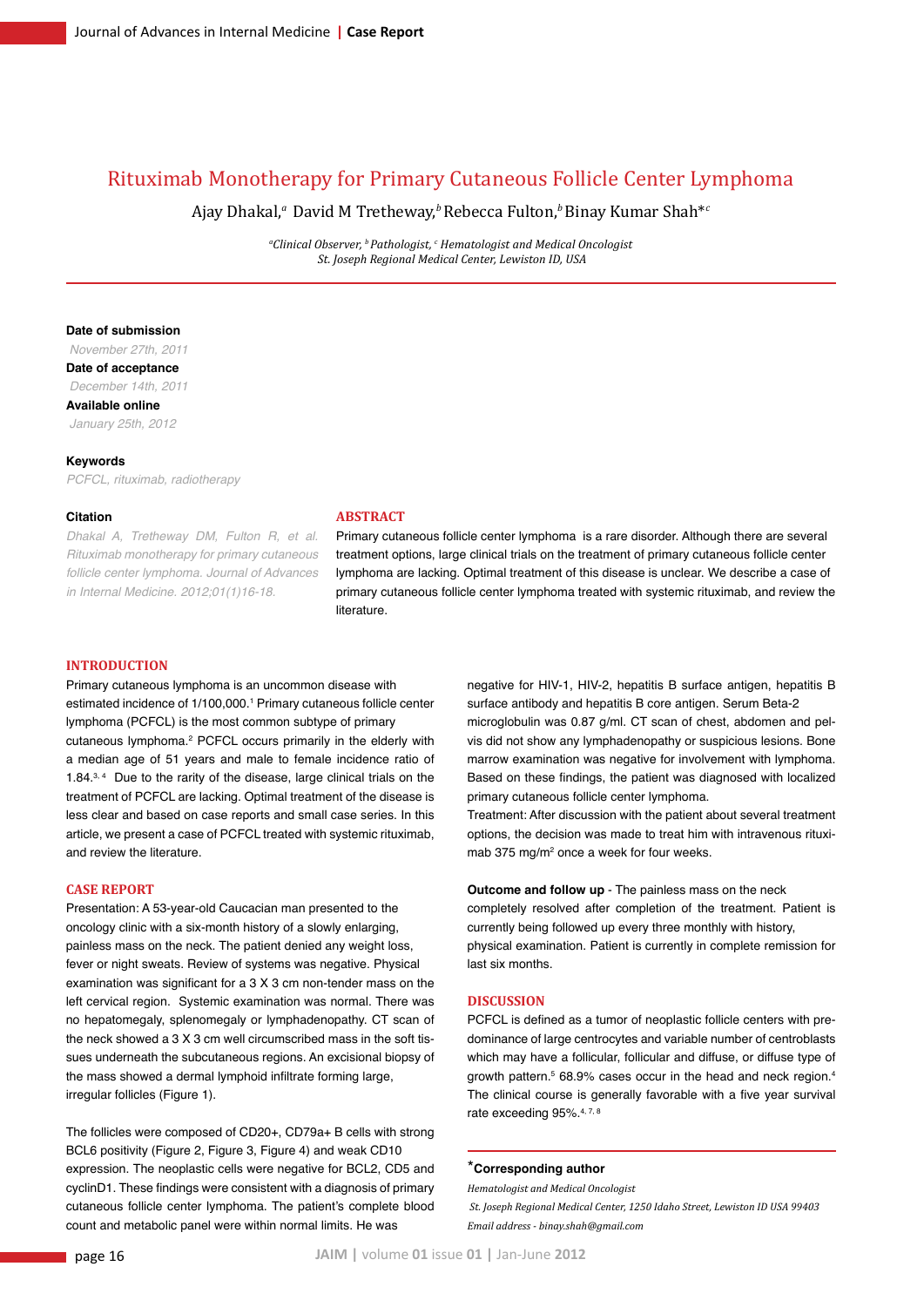

**Figure 1. Lymphocytes forming large irregular follicles**

Treatment options available are radiotherapy, surgical excision, intralesional interferon alpha and intralesional or systemic rituximab.<sup>6</sup> Unfortunately, large trials comparing different treatment options are lacking because of rarity of the disease. At present, there is no consensus regarding the initial treatment of choice. In a large multicenter, retrospective study, complete remission was achieved in 100% of patients with primary cutaneous follicle center lymphoma treated with radiotherapy. 5 Only 8 of 101 patients included in this study had multifocal disease. Twenty nine patients (28.7%) relapsed after initial treatment.

Similarly, in another retrospective study, 64 patients with PCFCL were treated with surgical excision.7 Complete remission was achieved in 62 patients (96.8%) among which 23 cases relapsed (37.1%). All 64 patients had single and small cutaneous lesions. Intralesional IFN alpha for the treatment of PCFCL has been reported in 7 cases. Complete remission rate is 100%, with a relapse rate of 28.57 %.<sup>6</sup>

Reported treatment of 104 cases with multi-agent chemotherapy has shown a complete remission rate of 84% and a relapse rate of 48%. Most of these patients had disseminated cutaneous lesions. Treatment was mostly comprised of CHOP or CHOP-like courses.<sup>6</sup> Intralesional use of rituximab has been reported in 12 cases of PCFCL among which 10 cases achieved complete remission (83.33%) and the remaining two had partial remission. Four of 10 patients with complete remission (40%) developed new skin lesions: two in the originally treated site and two at distant skin sites.<sup>6</sup>

In a report of 11 patients with follicle center lymphoma treated with rituximab, there was 100% response rate. Complete remission was achieved in 10 patients. Significantly, most of the patients (64%) had multifocal disease.<sup>8</sup>



**Figure 2. Neoplastic cells expressing CD20**



**Figure 3. Lymphocytes expressing CD79a**



**Figure 3. Follicle composed of B celss with strong bcl6 positivity**